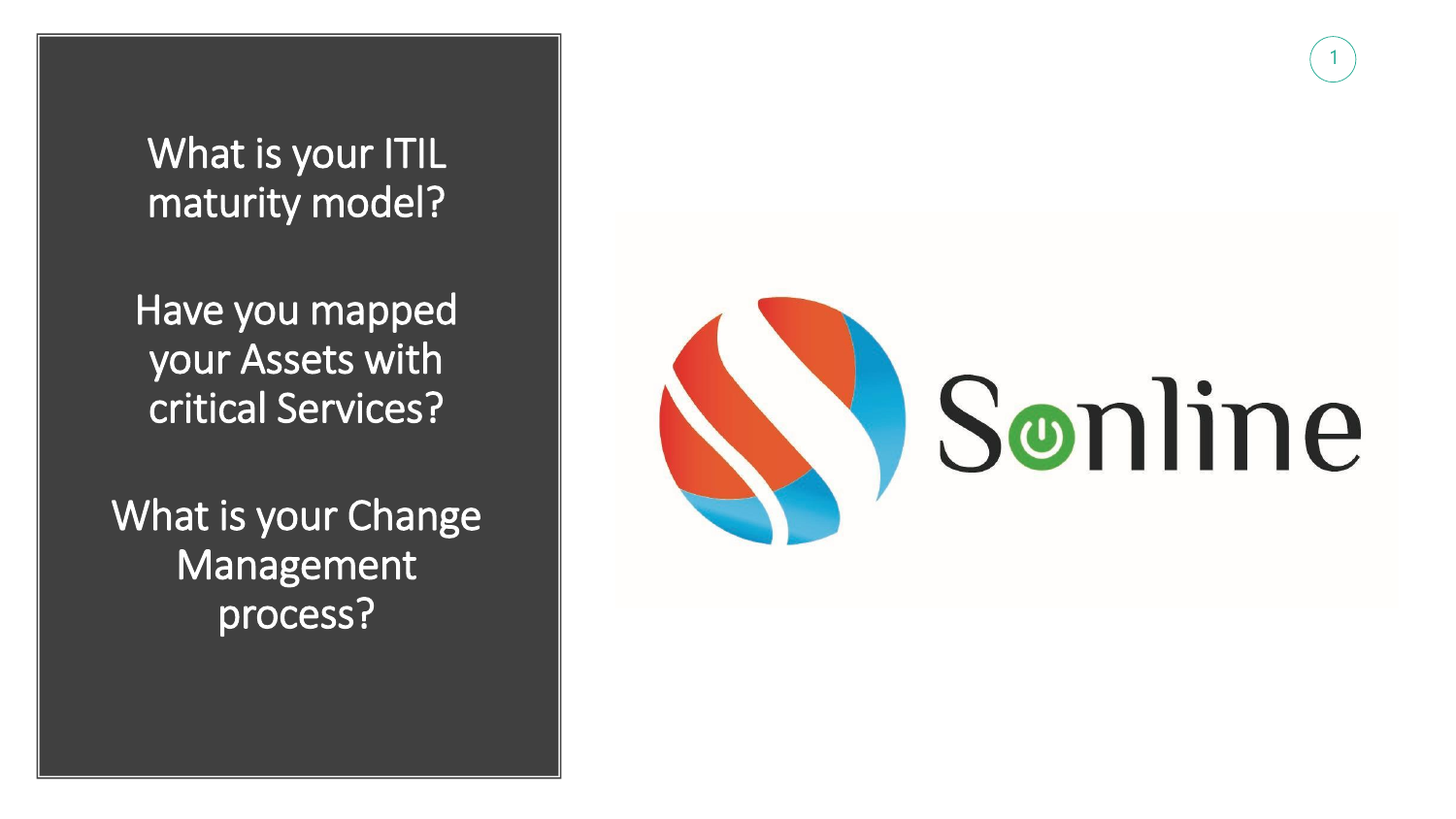# Service Management Maturity





## **Service Application Inventory**

Critical services are identified, governed, and Tiered



### **Basic ITIL Implementation**

Incident, Service Desk, Change management are matured and governed

## **IT Asset Discovery**

IT asset list and metadata is being gathered, collated, processed to update CMDB daily

## **Monitoring Management**

All IT assets are being monitored and alerted with appropriate severity level.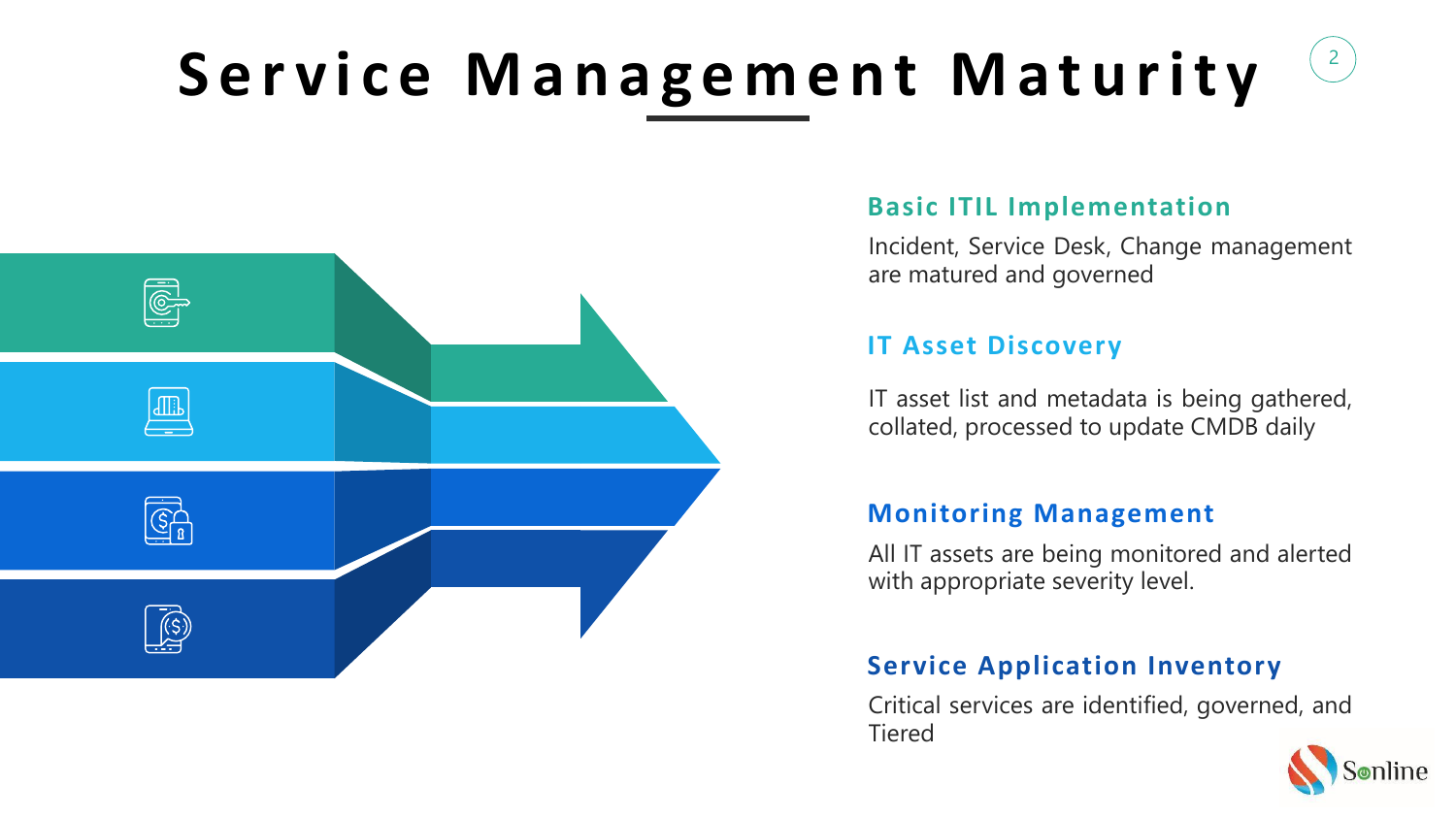3

# **A g e n c y S e r v i c e M a p p i n g**







Level - 3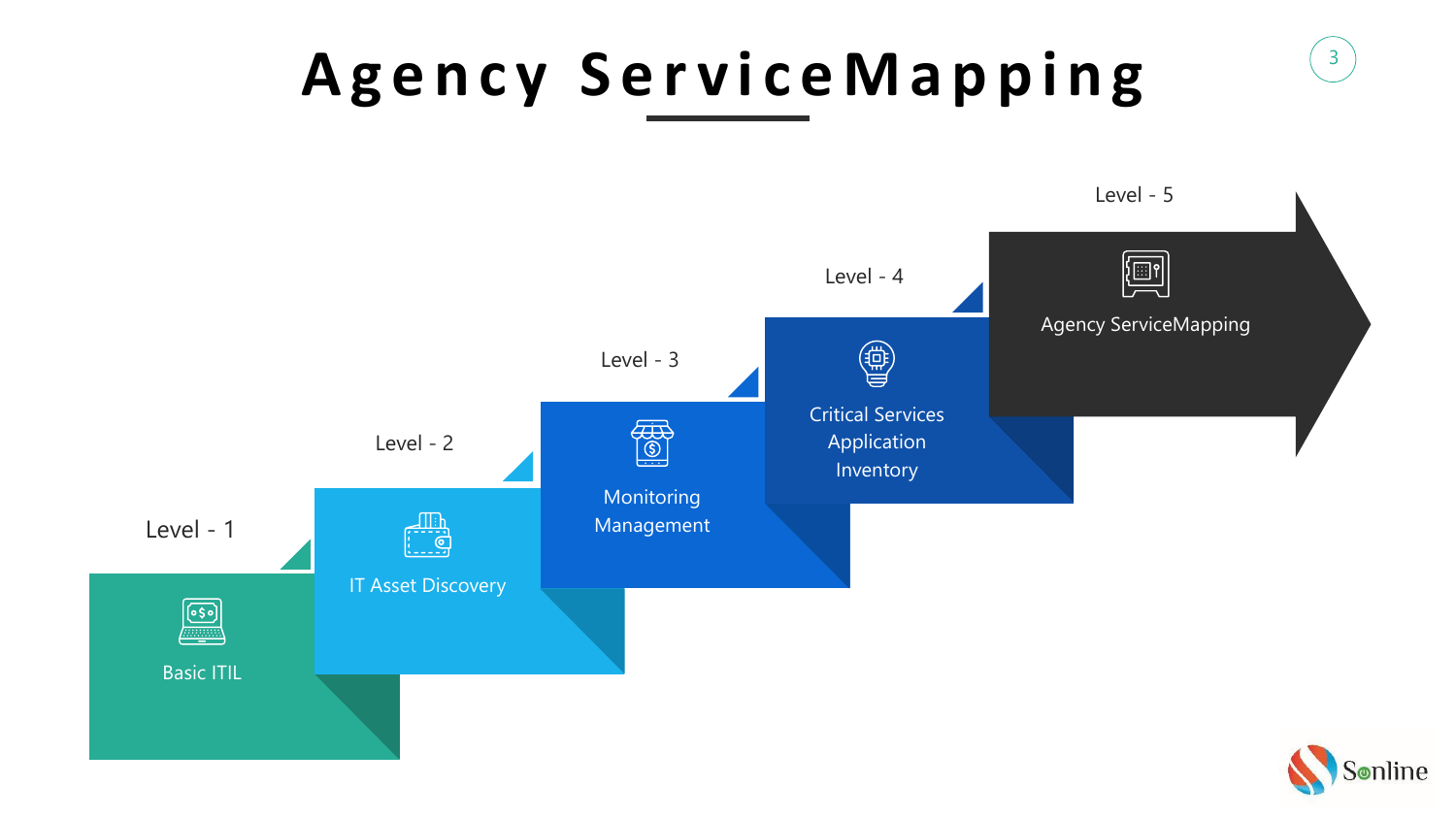

CMDB relationship between Business Applications and IT assets provides **Infrastructure Team** with the Impact of any down components.



CMDB relationship between Business Applications and IT assets provides **Security Team** with the ability to know the relationship of the downtime impact for patched components.

> The relationship of Business Applications and IT Assets in CMDB provides **Support Teams** the ability for quicker Root-Cause analysis and problem resolution time

> Executive Dashboard gives the **IT Leadership** the live status view of all Business Application if they are **Green**, **Yellow** or **Red**.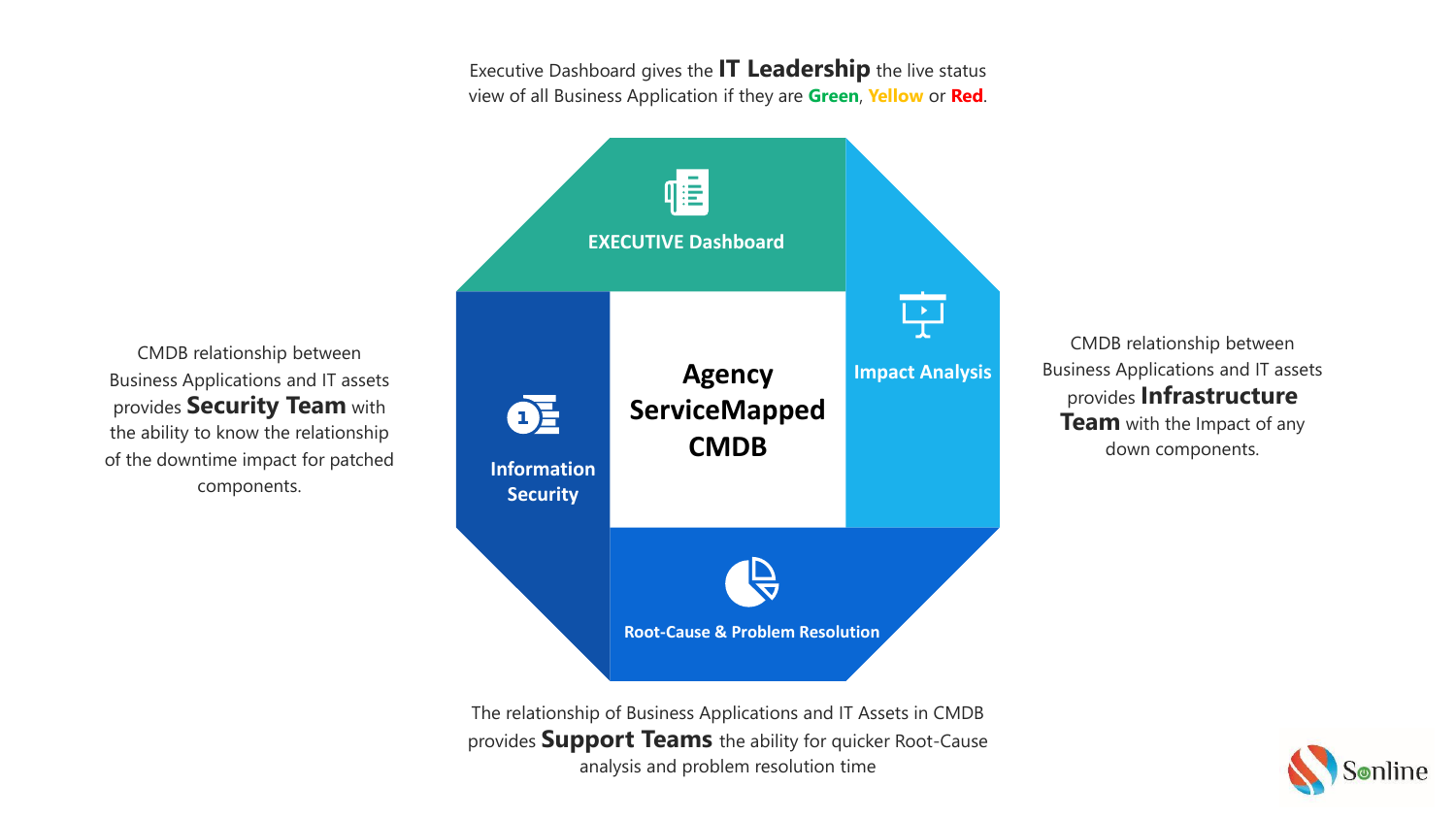**1**

**2** Prepare ITIL maturity score-<br>card. **3** 

Interview & Discovery with IT / Departments on ITIL maturity status.

> **5** prerequisites – Align & Mature Monitoring, Basic ITIL & Application **Inventory**

Present finding, propose roadmap to IT / Key Stakeholders.

**4**

**Determine** Governance, Security & Compliance adherence and communicate.

Partner with internal teams to Priorities, path & execution plan.

**6**

Continuous improvement, review, refine and grow new technology inclusion.

**7** Access technologies, tools & budgets required for the implementation.



Align, train & form execution team and cocreate solution play-book.

> **11** Create Play-book, Training, implement ServiceMapping for all critical Applications. **12**

**10** Review, Redefine & standardize ServiceMapping model.

**9**

Select Pilot Applications and execute ServiceMapping.

## **ServiceMapping Solution** 65

**START**